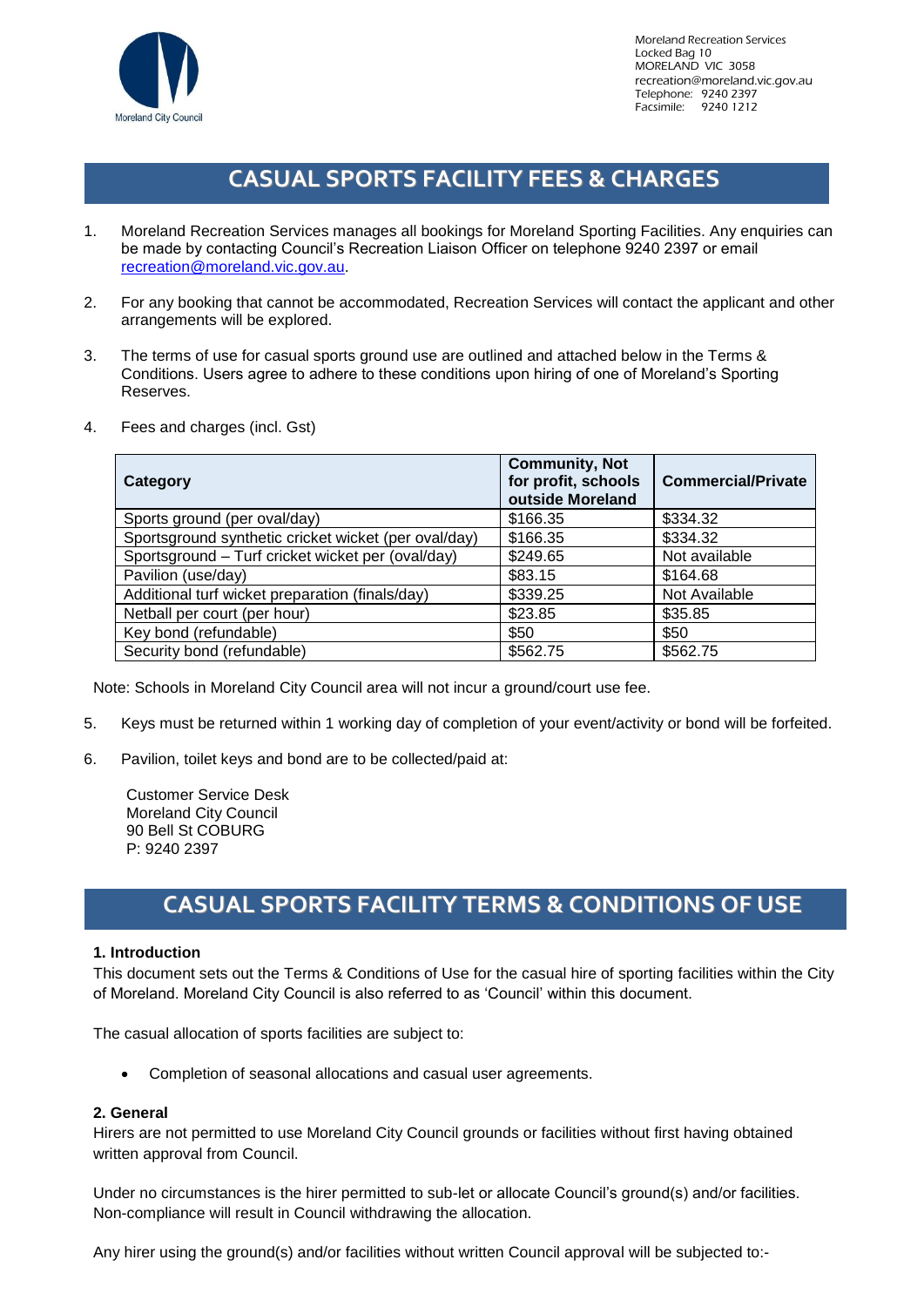- exclusion from future use; and
- monetary penalty for unauthorised use

## **3. Method of casual allocation**

Applications are to be submitted to Council's Recreation Liaison Officer at least ten working days in advance of the activity to be conducted. Casual bookings can be requested up to 10 weeks at a time.

## **4. Withdrawal of grounds**

Grounds may be withdrawn if they are considered unplayable due to inclement weather conditions and/or safety reasons. This decision is not negotiable.

A refund for fees paid may be issued if the grounds are rendered unplayable. Council will endeavour to provide assistance to groups in finding alternative venues, when grounds are unplayable.

Any school, club or association found using a sporting reserve when they have been withdrawn will face monetary penalty for unauthorised use.

## **5. Payment of fees**

Full payment of the hire fees must be made prior to the undertaking of the booking. An invoice for costs will be forwarded to the hiring organisation prior to the booking.

Where any cancellation is made less than 14 days prior to the booking date, hire fees will not be refunded. For cancellations more than 14 days prior to the booking, notice must be given in writing and a refund of any monies paid to Council will be arranged.

## **6. Activities**

Any activity conducted during the cricket season (October to following March) shall not under any circumstance, without the written consent of Council, encroach on any turf wicket on any reserve.

## **7. Damages**

Studded boots are not permitted to be worn on sports grounds unless provided with written prior consent from Council. It is the responsibility of the hirer to advise the visiting schools/ organisations of this restriction.

Damage that can be attributed to the casual hire will be repaired by Moreland City Council and an account will be forwarded for immediate payment

### **8. Cleaning**

Premises must be left in the same condition they were found. If premises are not cleaned satisfactorily or have been damaged the Hirer will incur an additional fee and this may also jeopardise future bookings.

### **9. Rubbish removal**

The Hirer is responsible for ensuring that all waste generated from the use of the reserve is cleaned at the end of the booking. Failure to comply with this condition may result in Council organising for the littered area to be cleaned at the Hirer's expense and may also jeopardise future bookings.

### **10. Syringe disposal**

To enhance safe syringe disposal, Safe Disposal kits are available for use inside pavilions.

# **11. Gaming**

No game of chance at which either directly or indirectly money is passed as a prize will take place in a facility without first obtaining the consent of Council and a permit from the Raffles and Bingo Board,

# **12. Smoking in Council buildings**

The Hirer is advised that as per Moreland's No Smoking Policy, smoking is prohibited in all Council owned buildings including sports pavilions and no person is able to smoke within five metres of doorways or open windows.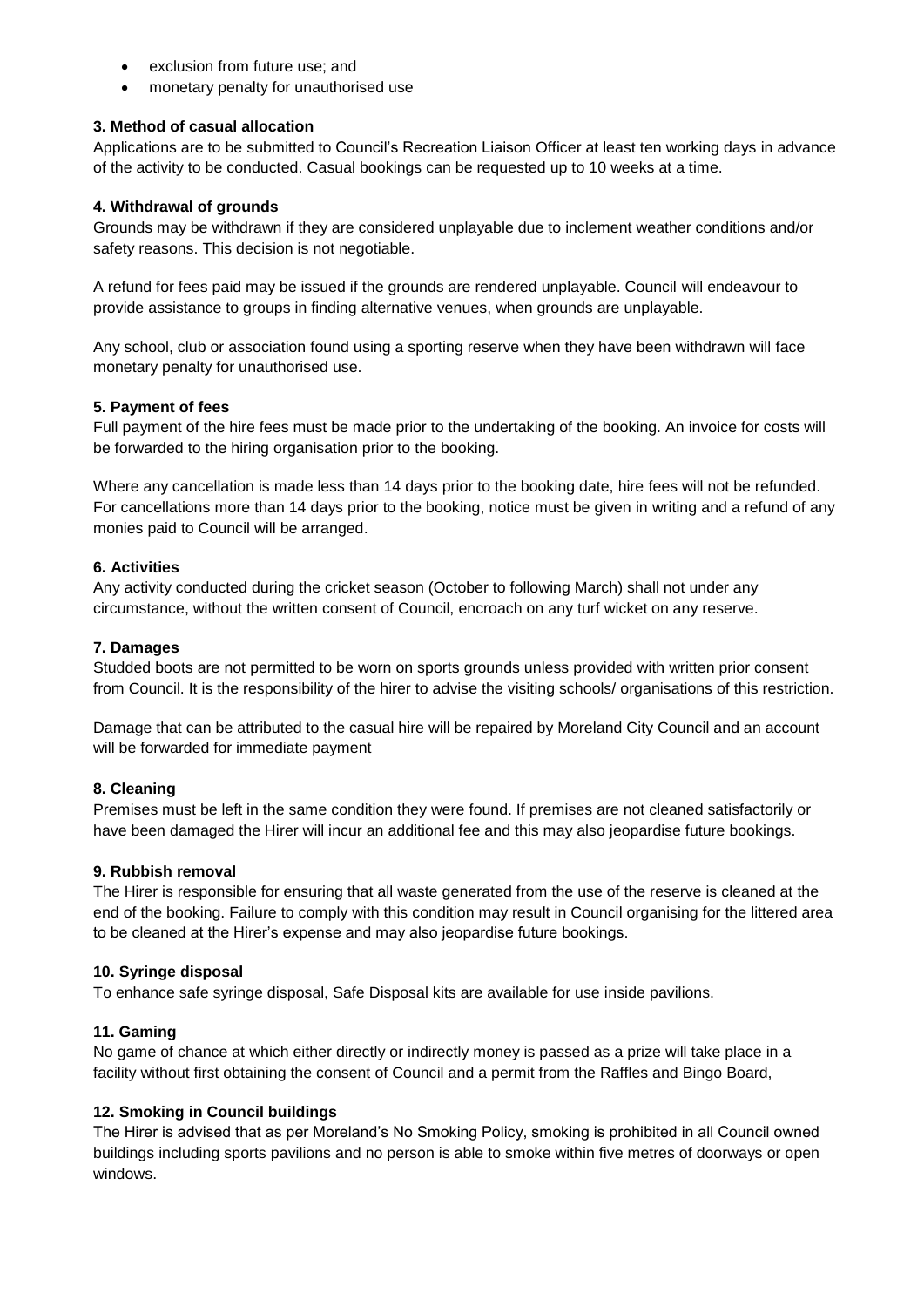

Moreland Recreation Services Locked Bag 10 MORELAND VIC 3058 recreation@moreland.vic.gov.au Telephone: 9240 2397 Facsimile: 9240 1212

# **13. Noise**

The Hirer is not allowed to play amplified music or use external PA systems for entertainment purposes. If using a PA system, only short brief announcements are acceptable.

# **14. Fire Extinguishers**

Council provides a number of fire extinguishers and fire blankets within each pavilion to comply with the Essential Services Regulations. Equipment is serviced regularly to ensure correct operation in the event of an emergency. It is the responsibility of the Hirer to familiarise themselves with the location of fire extinguishers within a pavilion in case of emergency.

# **15. Open fires**

The Hirer is not permitted to have open fires of any description inside or outside of pavilions.

# **16. Emergency procedures**

Emergency exit diagrams are located at each facility and are accompanied by a set of instructions.

# **17. Exit doors**

In accordance with the Building Code of Australia (class 2 to 9 Buildings, Sections C & D), a building is to be provided with means of evacuation which allow occupants time to evacuate safely without being overcome by the effects of an emergency. All nominated pavilion Exit Doors have a green 'exit sign' above the door and must not be obstructed in any way or form.

# **18. Hiring Organisations/Individuals Responsibilities**

# **19. Facilities and amenities**

Council facilities must be cleaned and maintained in a state suitable for use by all user groups that utilise the facilities. It is the responsibility of the Hirer to leave the pavilion and ground in a clean and tidy condition immediately after use. This includes replenishing toilet and bathroom amenities. The Hirer will incur an additional cleaning fee should the grounds not be left in a suitable condition after use.

# **20. Facilities and equipment**

Moreland City Council does not provide equipment for your organisation's use of a sporting facility. All groups making use of resources within a sporting reserve such as football goals, soccer goals, netball goal posts and cricket pitches must be aware of safety precautions that are necessary in using these resources.

Hirers are responsible for ensuring that goal posts are padded appropriately prior to use. Further information on this can be obtained from the governing body of the sport you are participating in.

# **21. Condition of reserve**

The hirer is required to undertake an inspection of the reserve prior to activities taking place. While Moreland City Council maintains these sporting facilities, the fact that they are a public resource means that safety conditions can change at any time. Common things to look for when inspecting a sports ground are debris on the ground, condition of surface, sprinkler heads should not be protruding, and perimeter fencing should be safe. Please contact Council's Sport and Recreation Liaison Officer on 9240 2397 to report a risk management item.

# **22. Line marking**

Under no circumstance is the Hirer to undertake line marking of the sports ground. Failure to comply with this condition may result in Council organising for the damaged area to be repaired at the Hirer's expense and may also jeopardise future bookings.

# **23. Car parking**

The hirer is responsible for the control of car parking at the reserve. Vehicles are only permitted to park in car parks, not around the edge or on an oval.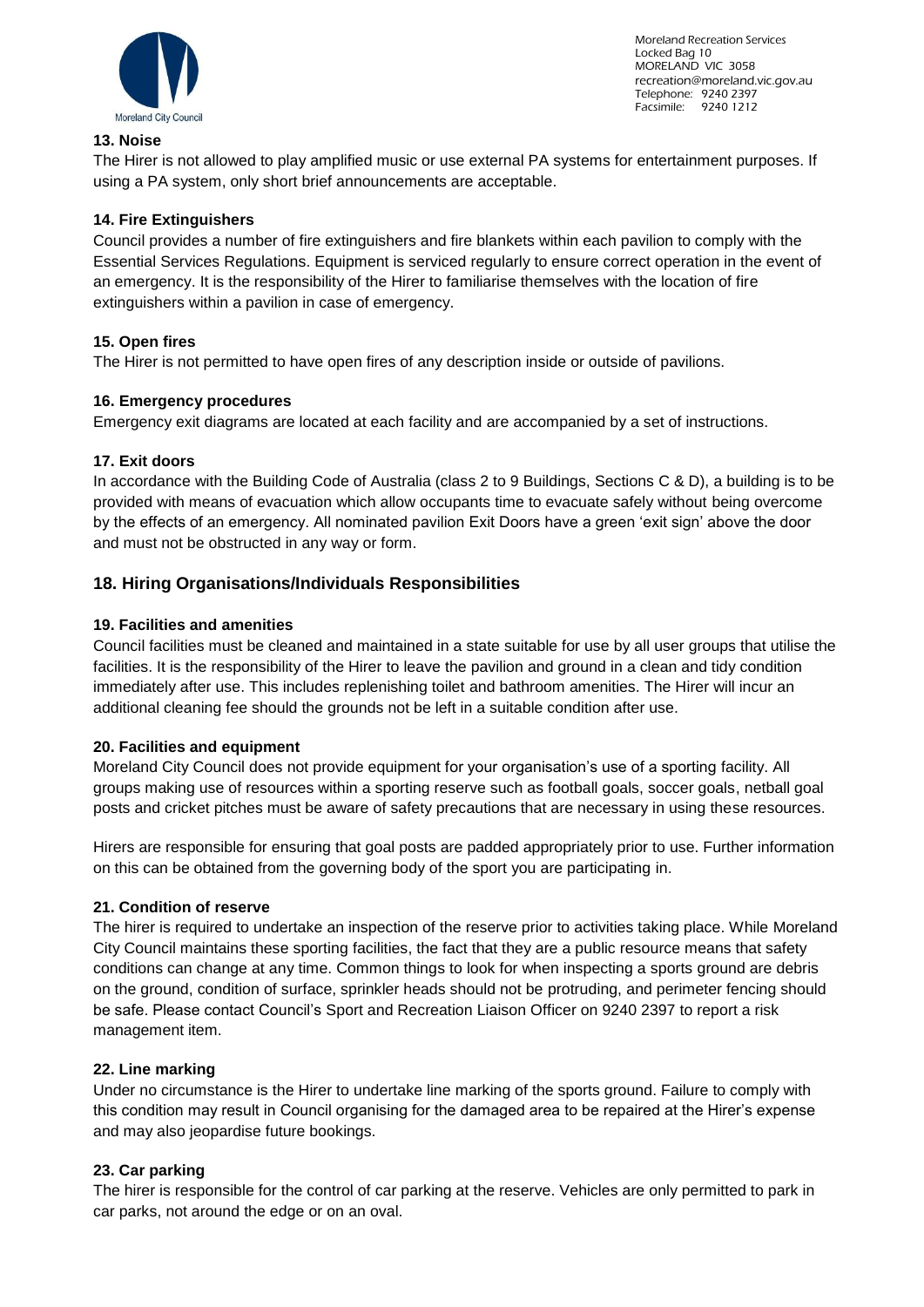# **24. Liquor Licence**

The hirer is responsible for obtaining the appropriate liquor licence before the consumption or selling of alcohol. A copy of the licence must be forwarded to Council with this application.

All hirers must strictly observe the requirements of the Liquor Act and any conviction for breaches of the Act may jeopardise the hiring organisations future allocation and may risk prosecution by the Liquor Licensing Commission.

## **25. Preparation/sale of food**

Any hirer handling food needs to comply with Food Act Requirements. Enquiries should be directed to Moreland City Council's Environmental Health Department on 9240 1111.

## **26. Disorderly conduct**

The Hirer must respect the residential amenity of the area and is responsible for the control of conduct of patrons at all times during their allocated booking times.

Complaints from residents will be taken seriously and will be taken up with the Hirer.

## **27. Advertising**

Hirers must adhere to Moreland City Council Policy in relation to temporary advertising. Council may approve the erection of advertising signs at a reserve for an event subject to;

- The signs being erected to the satisfaction of Planning Officers
- Advertising for alcohol and tobacco not being displayed
- The sign be erected and dismantled on the same day
- The sign not exceed the height of the fence

No person shall attach any article to any building, tree, fence or structure by means of nails, screws or other items which may damage such building, tree, fence or other structure.

All applications for signage must be in writing to the Planning Department.

### **28. Amusements**

Hirers are not permitted to erect amusements on reserves without prior written permission from Council.

### **29. Admission fees**

Hirers are not permitted to charge admission fees to a reserve without prior written permission from Council.

### **30. Insurance**

The hirer agrees to indemnify and keep indemnified and to Hold Harmless the Moreland City Council, its servants and agents and each of them from and against all actions, costs, claims, charges, expenses, and

damages whatsoever which may be brought of made or claimed against them or any of them arising out of or in relation to the performance of this policy/agreement.

The hirer shall not hold Moreland City Council liable for damage to property or bodily injury (which expression includes death and illness) that may be suffered by any person arising out of or in any way connected with the hire of the premises and the Association shall indemnify Moreland City Council in respect of any action, suit, claim and demand whatsoever which may be made against Moreland City Council for such damage or bodily injury.

The hirer, at its own cost, shall take out a Public Liability policy for \$10 million minimum to insure against damage to property or bodily injury that may be suffered by any third party by reason of an accident and happenings in any way connected with or arising out of the hire of the premises or activities of the insured.

# **The hirer shall present Moreland City Council with a Certificate of Currency as part of the casual application. Moreland City Council cannot allocate a facility until this is produced.**